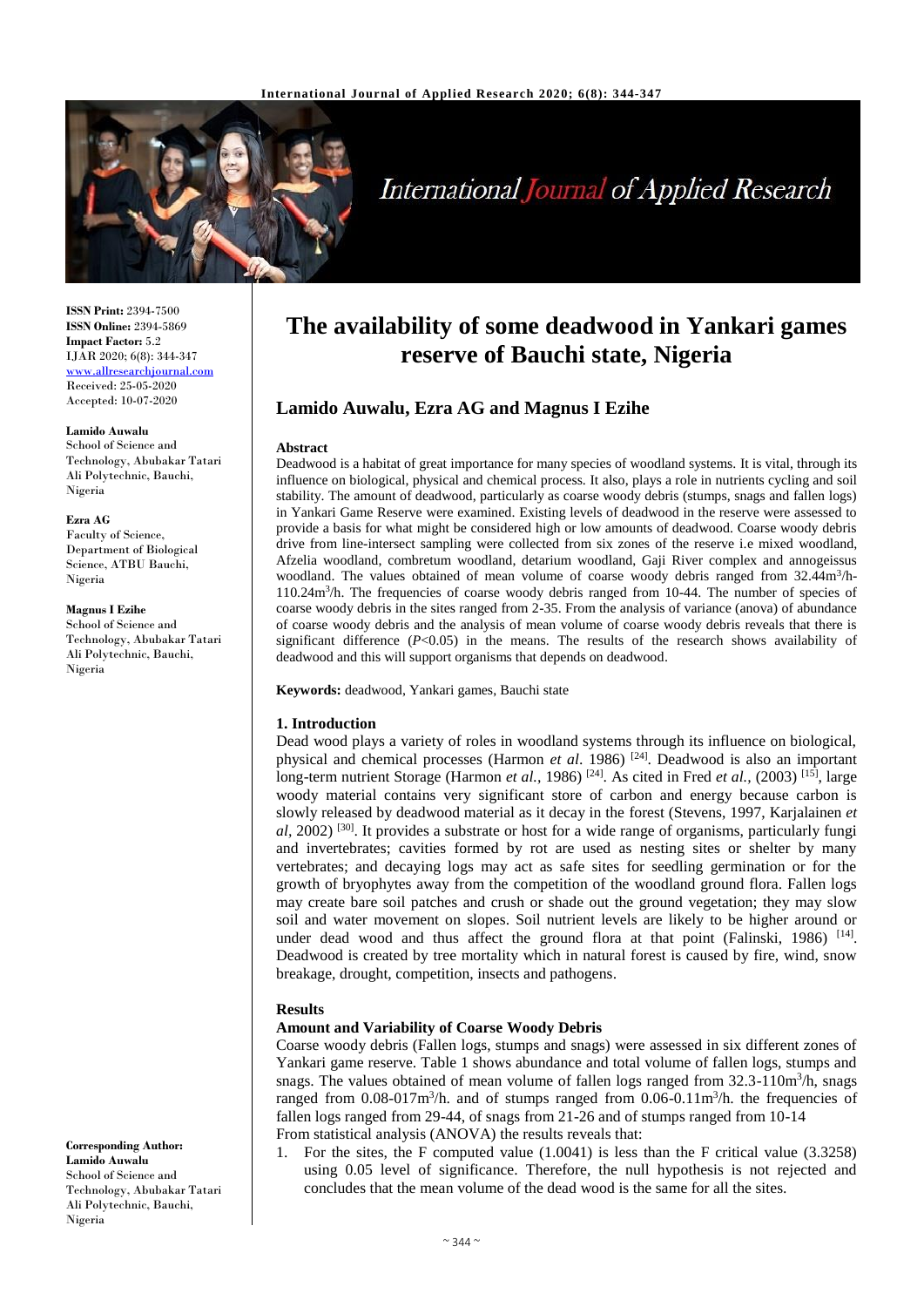2. While the treatment result reveals that the F computed value  $(25.0074)$  is greater than the F critical value (7.56) using 0.01 level of significance. This means that the null hypothesis is rejected and concludes that there is very high significance difference  $(P<0.01)$  in the treatment of means in terms of mean volume of fallen log, stumps and snags.

| Table 1: Abundance and mean volume of fallen logs, stumps and snags in the site |  |  |
|---------------------------------------------------------------------------------|--|--|
|---------------------------------------------------------------------------------|--|--|

| <b>Site</b>                |       | <b>Stumps</b><br><b>Fallen Logs</b> |       |              | <b>Snags</b> | <b>Total</b> |                            |
|----------------------------|-------|-------------------------------------|-------|--------------|--------------|--------------|----------------------------|
|                            | Freq. | Vol. $m^3/h$                        | Freq. | Vol. $m^3/h$ | Freq.        | Vol. $m^3/h$ | Vol. m <sup>3</sup> /h CWD |
| Mixed woodland             |       |                                     |       |              |              |              |                            |
| N 09°59 <sup>I</sup> 07.7s | 31    | 35.71                               | 13    | 0.11         | 24           | 0.17         | 35.99                      |
| $E 010^{\circ}20^{I}10.5s$ |       |                                     |       |              |              |              |                            |
| Afzelia woodland           |       |                                     |       |              |              |              |                            |
| N 09°51 <sup>1</sup> 46.3s | 38    | 42.8                                | 13    | 0.08         | 22           | 0.13         | 43.01                      |
| $E 010^{\circ}24^{I}06.6s$ |       |                                     |       |              |              |              |                            |
| Combretum woodland         |       |                                     |       |              |              |              |                            |
| N 09°45 <sup>I</sup> 42.2s | 36    | 53.5                                | 14    | 0.08         | 26           | 0.09         | 53.67                      |
| $E 010^{\circ}30^{I}27.8s$ |       |                                     |       |              |              |              |                            |
| Detarium woodland          |       |                                     |       |              |              |              |                            |
| $N09^{\circ} 59' 44.7s$    | 33    | 58.0                                | 10    | 0.06         | 25           | 0.10         | 58.16                      |
| E010°34'25.4s              |       |                                     |       |              |              |              |                            |
| Gaji River Complex         |       |                                     |       |              |              |              |                            |
| N 09°46 <sup>1</sup> 38.2s | 44    | 32.3                                | 10    | 0.06         | 21           | 0.08         | 32.44                      |
| $E 010^{\circ}32^{I}11.2s$ |       |                                     |       |              |              |              |                            |
| Annogeissus woodland       |       |                                     |       |              |              |              |                            |
| N 09°53 <sup>1</sup> 19.5s | 29    | 110                                 | 11    | 0.08         | 21           | 0.16         | 110.24                     |
| $E 010^{\circ}22^{I}38.8s$ |       |                                     |       |              |              |              |                            |

### Key:

 $CWD = \text{Coarse Woody Debris}$ 

 $Freq = Frequency$  $Vol. = Volume$ 

#### Table 2: Abundance of Snags According to Deadwood Plants in the Sites

| <b>Species</b>         | <b>MW</b>                | <b>AFW</b>               | $\mathbf{C}\mathbf{W}$   | DW                       | GW                       | AW                       | <b>TOTAL</b> |
|------------------------|--------------------------|--------------------------|--------------------------|--------------------------|--------------------------|--------------------------|--------------|
| Afzelia Africana       | 8                        | 10                       |                          |                          |                          | $\overline{\phantom{0}}$ | 18           |
| Burkea Africana        | 10                       | $\overline{\phantom{0}}$ |                          | ۰                        |                          | $\overline{\phantom{0}}$ | 10           |
| Pterocarpus erinaceus  | 6                        | 4                        |                          | $\overline{\phantom{0}}$ | $\overline{\phantom{a}}$ | $\overline{\phantom{0}}$ | 10           |
| Terminalia glausence   |                          | 8                        |                          | $\overline{\phantom{0}}$ | $\overline{\phantom{0}}$ | $\overline{\phantom{0}}$ | 8            |
| Combretum gasalensis   | $\overline{\phantom{0}}$ | $\overline{\phantom{a}}$ | 18                       | $\overline{\phantom{a}}$ | $\overline{\phantom{0}}$ | $\overline{\phantom{a}}$ | 18           |
| Combretum molle        |                          | $\overline{\phantom{0}}$ | 8                        | $\overline{\phantom{0}}$ | 4                        | $\overline{\phantom{0}}$ | 12           |
| Nuclear latifolia      |                          | $\overline{\phantom{0}}$ |                          | 17                       |                          | $\overline{\phantom{0}}$ |              |
| Acacia seyel           |                          | $\overline{\phantom{0}}$ |                          | 8                        | $\overline{\phantom{0}}$ | $\overline{\phantom{0}}$ | 8            |
| Cassia siamea          |                          | $\overline{\phantom{0}}$ | $\overline{\phantom{0}}$ | $\overline{\phantom{0}}$ | 9                        | 6                        | 15           |
| Khaya senegalensis     |                          | $\overline{\phantom{0}}$ | $\overline{\phantom{0}}$ | $\overline{\phantom{0}}$ | 8                        | $\overline{\phantom{0}}$ | 8            |
| Annogeissus leiocarpus |                          | $\overline{\phantom{0}}$ | $\overline{\phantom{0}}$ |                          | -                        |                          |              |
| Mitragyna stipulosa    |                          | $\overline{\phantom{0}}$ |                          | $\overline{\phantom{0}}$ | $\overline{\phantom{a}}$ | 8                        | 8            |
| Total                  | 24                       | 22                       | 26                       | 25                       | 21                       | 21                       | 139          |

Keys: Mixed woodland (MW), Afzelia Woodland (AFZ), Combretum Woodland (CW), Detarium Woodland (DW), Gaji River Woodland (GW), Annogeissus Woodland (AW)

| Table 3: Abundance of Stumps According to Deadwood Plants in the Site |  |  |  |  |
|-----------------------------------------------------------------------|--|--|--|--|
|-----------------------------------------------------------------------|--|--|--|--|

| <b>SPECIES</b>        | <b>MW</b>                | <b>AFW</b>               | $\mathbf{CW}$            | <b>DW</b>                | <b>GW</b>                | AW                       | <b>TOTAL</b> |
|-----------------------|--------------------------|--------------------------|--------------------------|--------------------------|--------------------------|--------------------------|--------------|
| Khaya senegalensis    |                          | $\overline{\phantom{0}}$ |                          |                          |                          | $\overline{\phantom{0}}$ |              |
| Pterocarpus erinaceus |                          | $\overline{\phantom{0}}$ |                          | $\overline{\phantom{0}}$ | $\overline{\phantom{0}}$ | $\overline{\phantom{a}}$ |              |
| Burkea Africana       |                          | $\overline{\phantom{0}}$ | $\overline{\phantom{0}}$ | $\overline{\phantom{a}}$ | $\overline{\phantom{0}}$ | $\overline{\phantom{0}}$ |              |
| Combretum molle       |                          | 8                        |                          | $\overline{\phantom{a}}$ | ∍                        | 4                        | 14           |
| Afzelia Africana      |                          | 5                        | $\overline{\phantom{0}}$ | ۰                        | $\overline{\phantom{0}}$ | $\overline{\phantom{a}}$ |              |
| Combretum gasalensis  |                          | $\overline{\phantom{0}}$ |                          | ۰                        |                          | $\overline{\phantom{0}}$ |              |
| Balanite eagyptiaca   | $\overline{\phantom{0}}$ | $\overline{\phantom{0}}$ | 3                        | $\overline{\phantom{a}}$ | $\overline{\phantom{0}}$ | $\overline{\phantom{0}}$ |              |
| Combretum glutinosum  |                          |                          |                          | 4                        |                          | $\overline{\phantom{0}}$ |              |
| Cassia areri          | $\overline{\phantom{0}}$ | $\overline{\phantom{a}}$ | $\overline{\phantom{0}}$ | 3                        | $\overline{\phantom{0}}$ | $\overline{\phantom{0}}$ |              |
| Detarium microcarpum  |                          | $\overline{\phantom{0}}$ |                          | 3                        | $\overline{\phantom{1}}$ | $\overline{\phantom{0}}$ |              |
| Lannea acida          |                          |                          |                          | ۰                        | 3                        |                          |              |
| Acacia sevel          |                          | $\overline{\phantom{0}}$ | $\overline{\phantom{0}}$ | $\overline{\phantom{0}}$ | $\overline{\phantom{0}}$ |                          |              |
| Cassia siamea         |                          |                          |                          |                          | $\overline{\phantom{0}}$ | ◠                        |              |
| Total                 | 13                       | 13                       | 14                       | 10                       | 10 <sup>1</sup>          |                          | 71           |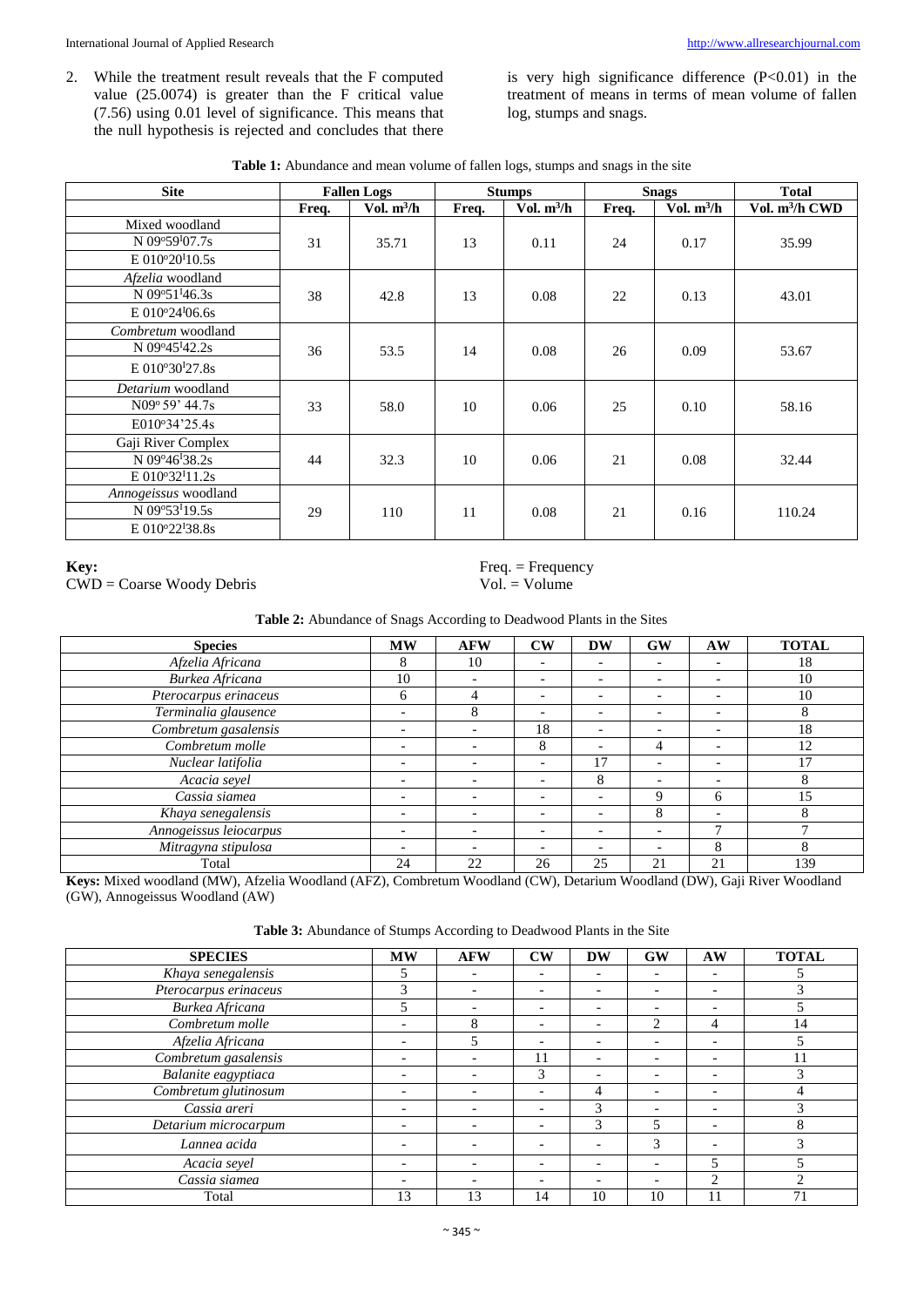#### **Discussion**

Coarse woody debris assessed in this study showed availability of deadwood in the reserve and the distribution of coarse woody debris varied from site to site as shown in Table 2, 3 and 4 and this may be attributed to storms, drought and diseases which kill many trees, generating a pulse of large deadwood. This agreed with the findings of which states that within natural forest the distribution of deadwood is usually patchy. The plants species of fallen logs, snags and stumps contribute significant amount of dead woody material to the ecosystem in the reserve.

The total/mean volume of coarse woody debris for mixed woodland was 35.99m<sup>3</sup> /h, for *Afzelia* woodland was 43.01m<sup>3</sup> /h, for *combretum* woodland was 53.67m<sup>3</sup> /h, for *Detarium* woodland was 58.16m<sup>3</sup> /h, for Gaji river complex was 32.44m<sup>3</sup> /h and for *Annogeissus* woodland was 110.24m<sup>3</sup> /h. Comparisons of these figures with other published data in tropical region are not available, However, some estimates are available for the amounts of fallen deadwood from the North American and European oldgrowth broad-leaved deciduous woodland in temperate zone. *Fagus-Betula* woodland contain 82m<sup>3</sup> /h, Harmon *et al* (1986) [24] , *Acer-Fagus* woodland 139 m<sup>3</sup> /h, *Quercus-Fagus* woodland 66.3m<sup>3</sup>/h Quercus-mixed woodland 46 m<sup>3</sup>/h Tilio-Carpenetum woodland 75 m<sup>3</sup> /h, *Populus Euphratia*  woodland 73.7m<sup>3</sup>/h.

#### **Conclusion**

Deadwood has been recognized as a habitat of great importance for many species of forest ecosystems, it is considered to be a key element of biodiversity in forests. Deadwood is associated with relict, rare and protected species and therefore, it is regarded as a key feature for the preservation of many threatened species. A higher amount of deadwood in forests increase the number and the density of species and hence species richness, because higher deadwood amount means greater surface and area in forests and hence its higher availability for potential users.

The study found that there is much availability of fallen logs stumps and snags and this is attributed to no intense fuelwood, fodder for animals, and raw materials to traditional herbalists collection from the nearby settlers and protection it received from the government.

#### **References**

- 1. Abdullahi MB. An investigation into the Herbaceous Plant Formations of Yankari Game Reserve Bauchi, Nigeria. Botany Research Journal*.* 2011; 4(3):29-34.
- 2. Bull EL, Parks CG, Torgersen TR. Trees and Logs Important to Wildlife in the Interior Columbia River Basin. U.S. Dept. of Agriculture, Forest Service, pacific Northwest Research Station, 1997, 55.
- 3. Butler SR. Deadwood in managed forests. How much and how much is enough? Development of a snag quantification method by remove sensing and GIS and
- 4. Snag targets based on three-toed woodpeckers Habitat requirement. PhD. Thesis, Lausanne EPFL. 2003; 184:20-01-2010. Available from http//biblion.ep.f/ch/EPFL/ Theses/2003 /2761/EPFL-TH2761.pdf.
- 5. Caza CL. Woody debris in the Forests of British Columbia. A review of the Literature and current research, and Management Handbook 78. Ministry of
- 6. Forests. Victoria, 1993, 99.
- 7. Churchill GB, John HH, Duncan DP, Hodson AC. Long-term effects of defoliation of aspen by the forest tent caterpillar. Ecology. 1964; 45:630-633.
- 8. Craig, Vanessa J. Relationship between Shrews (Sorex Spp.) and downed wood in the Vancouver watersheds, BC ;Vancouver ;BC University of British Columbia M.Sc. Thesis, 1995, 88.
- 9. Embaye K. Bamboo forests in Ethiopia: preservation, sustainable use and management strategy to improve seedling performance. Unpublished thesis submitted to department of short rotation forestry, Swedish university of Agricultural sciences, Uppsala, Sweden, 2001, 5.
- 10. Eugene EE. Threats to Sustainable Forestry Development in Oyo State, Nigeria. A Thesis submitted to Department of South Swedish Forest Research Centre Alnarp. Swedish University of Agricultural Sciences, 2004. Retrieved on 12/05/2014 at http://exepsilon.slu.se:8080/archive/00001073/01/Ezebilo\_threa ts.pdf
- 11. Everett R, Lehmkuhl J, Schellhaas R, Chlson P, Keenum D, Riesterer H *et al*. Snag dynamics in a chronosequence of 26 wildfires on the east slope of the cascade range in Washington state U.S.A. International journal of wildland fire. 1999; 9:223-234.
- 12. Eyre FH, Longwood FR. Reducing mortality in oldgrowth northern hardwoods through partial cutting. USDA For, 1951. Ser..stn.pap.25.Lake states For.Exp.stn.,st. paul Minnesota
- 13. Falinski JB. Uprooted trees,their distribution and influence in the primeval forest biotope. Vegetation. 1978; 38:175-183.
- 14. Falinski JB. Vegetation dynamics in temperate low-land primeval forest.Ecological studies in Bialowieza forest.Geobotany. 1986; 8:1-537.
- 15. Fred LB, Isabelle H, Barb J, Elke W. How dead trees sustain live organisms n Western Forests, 2003, 292- 301.
- 16. Fridman J, Walheim M. Amount, structure and dynamics of deadwood on managed forest land in Sweden. Forest Ecology and Management. 2000; 13:23-36.
- 17. Geerling C. The vegetation of Yankari Game Reserve: Its utilization and Condition. Department of Forestry, University of Ibadan, Nigeria. 1973; 3:49.
- 18. Geerling C. Birds in Yankari Game Reserve. Nigerian Field. 1976; 412:64-78.
- 19. Green AA, Amanche MS. Management Plan for the Yankari Game Reserve, Bauchi State, Nigeria, WWF Project 3632, NCF Technical Report 2, Lagos, 1987, 22.
- 20. Greene SE. Forest Structure and Dynamics in an Oregon Coast Tsuga heterophylla-picea. Sitchensis. Forests. 1984; 65:207.
- 21. Guby BNA, Dobbertin M. Quantitative estimates of Coarse woody debris and standing dead trees in selected Swiss forests. Forest*.* 1996; 5:327-341.
- 22. Hansson. L. Biodiversity Indicators In terrestrial environments, 2000, 27p.
- 23. In Larsson TB, Esteban JA. Editors. Cost effective indicators to assess biological diversity in the framework of the convention on biological diversity